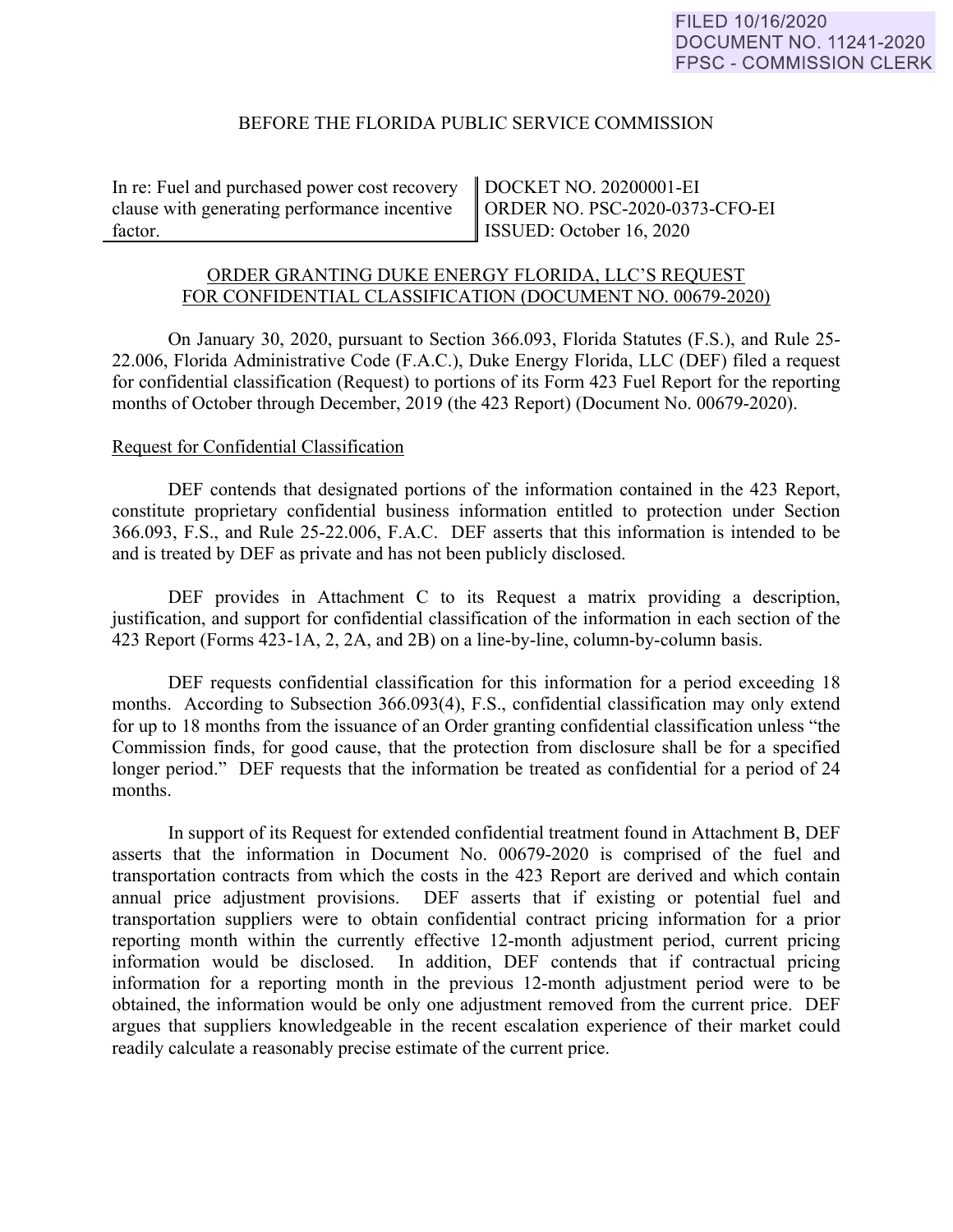# ORDER NO. PSC-2020-0373-CFO-EI DOCKET NO. 20200001-EI PAGE 2

To guard against providing suppliers with such a competitive advantage, DEF asserts that confidential information must be protected from disclosure for the initial 12-month period in which it could remain current, and for the following 12-month period in which it can be readily converted into essentially current information. As an example, DEF explains if information for the first month under an adjusted contract price is reported in May of Year 1, the information will remain current through April of Year 2 and that thereafter, the initial May of Year 1 information will be only one escalation adjustment removed from the current information reported each month through April of Year 3. If confidential classification of the May of Year 1 information were to expire after 18 months, DEF contends suppliers would be able to accurately estimate current prices in October of Year 2 using information that was current only six months earlier.

DEF further contends that an 18-month confidentiality period would effectively waste the protection given in the first six months of the second 12-month pricing period (months 13 through 18) by disclosing information of the same vintage in the last six months of the pricing period. DEF asserts that the information disclosed in months 19 through 24 would be equally as detrimental in terms of revealing the current price as the information protected from disclosure during the preceding six months. To make the protection provided in months 13 through 18 meaningful, DEF argues it must be extended through month 24. DEF further argues that extending the confidentiality period by six months would mean that the information will be one additional price adjustment further removed from the current price at the time of disclosure.

### Ruling

Subsection 366.093(1), F.S., provides that records the Florida Public Service Commission (Commission) has found to contain proprietary business information shall be kept confidential and shall be exempt from Chapter 119, F.S. Subsection 366.093(3), F.S., defines proprietary confidential business information as information that is intended to be and is treated by the company as private, in that disclosure of the information would cause harm to the company's ratepayers or business operations, and has not been voluntarily disclosed to the public. Subsection 366.093(3), F.S., provides that proprietary confidential business information includes, but is not limited to:

(d) Information concerning bids or other contractual data, the disclosure of which would impair the efforts of the public utility or its affiliates to contract for goods or services on favorable terms.

(e) Information relating to competitive interests, the disclosure of which would impair the competitive business of the provider of the information.

Upon review, it appears the information and data provided in this request satisfies the criteria set forth in Subsection 366.093(3), F.S., for classification as proprietary confidential business information. The data derived from the fuel and transportation contracts appears to be "information concerning bids or other contractual data, the disclosure of which would impair the efforts of the public utility or its affiliates to contract for goods or services on favorable terms"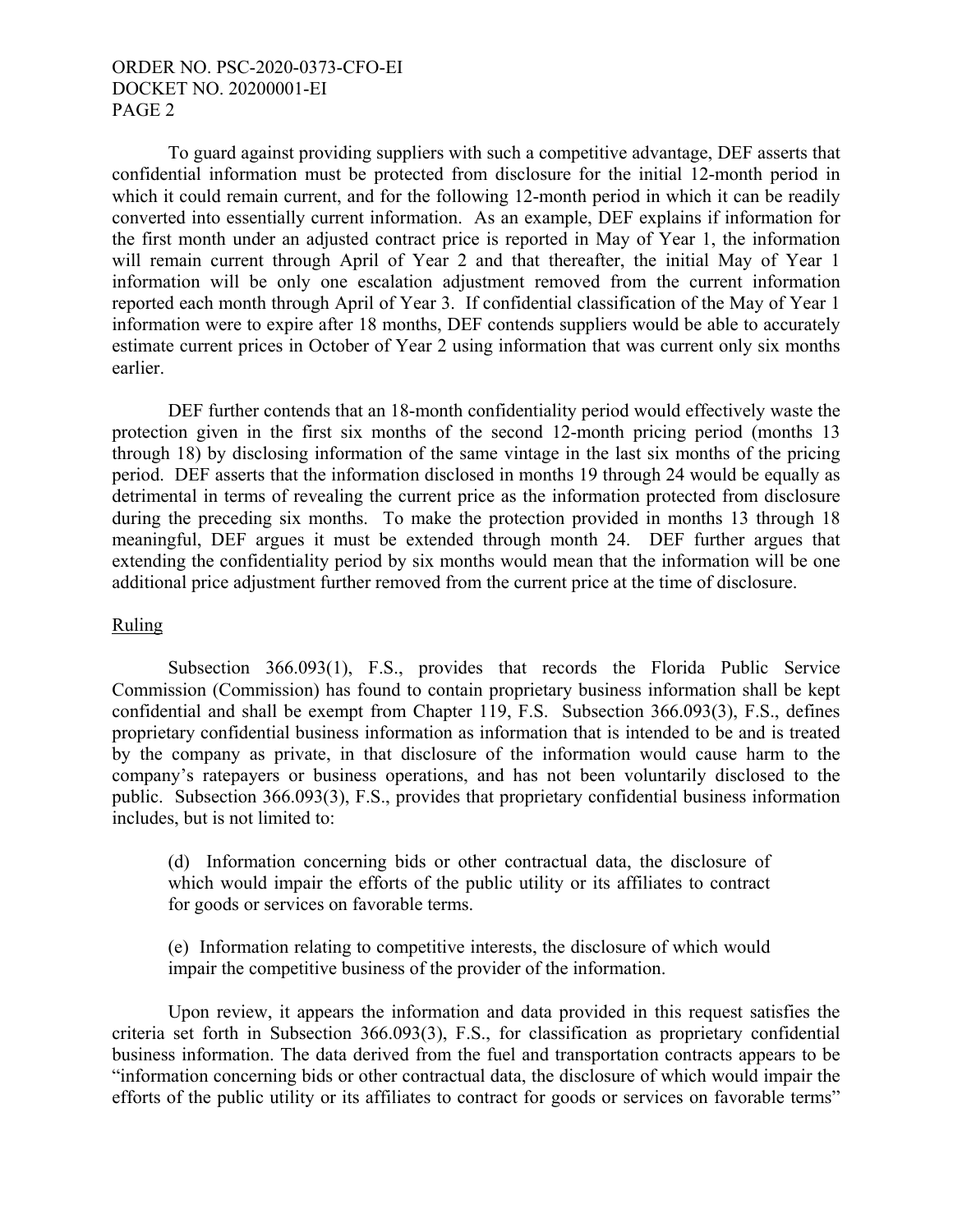# ORDER NO. PSC-2020-0373-CFO-EI DOCKET NO. 20200001-EI PAGE 3

and "information relating to competitive interests, the disclosure of which would impair the competitive business of the provider of the information." Thus the information identified in Document No. 00679-2020 shall be granted confidential classification.

Subsection 366.093(4), F.S., provides that any finding by the Commission that records contain proprietary confidential business information shall be effective for a period not to exceed 18 months, absent good cause shown. DEF has shown good cause to extend the period of confidentiality to 24 months. Accordingly, the information identified in Document No. 00679- 2020, shall be granted confidential classification for a period of 24 months from the issuance of this Order. At the conclusion of the 24-month period, the confidential information will no longer be exempt from Subsection 119.07(1), F.S., unless DEF or another affected person shows, and the Commission finds, that the records continue to contain proprietary confidential business information.

Based on the foregoing, it is

 ORDERED by Commissioner Andrew Giles Fay, as Prehearing Officer, that Duke Energy Florida, LLC's Request for Confidential Classification of Document No. 00679-2020 is granted. It is further

 ORDERED that the information in Document No. 00679-2020, for which confidential classification has been granted, shall remain protected from disclosure for a period of 24 months from the date of issuance of this Order. It is further

 ORDERED that this Order shall be the only notification by the Commission to the parties of the date of declassification of the materials discussed herein.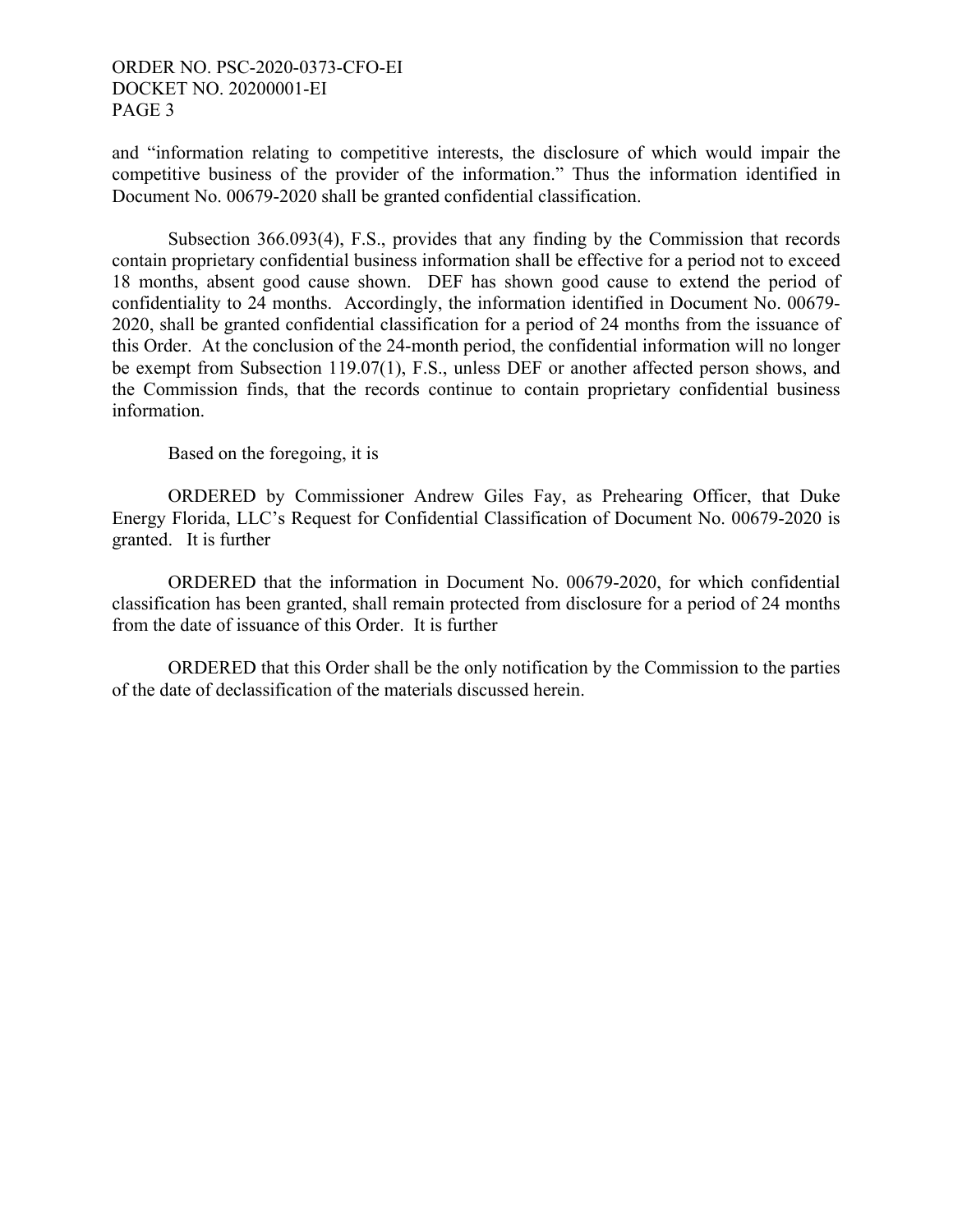ORDER NO. PSC-2020-0373-CFO-EI DOCKET NO. 20200001-EI PAGE 4

 By ORDER of Commissioner Andrew Giles Fay, as Prehearing Officer, this 16th day of October, 2020.

UL 1

 ANDREW GILES FAY Commissioner and Prehearing Officer Florida Public Service Commission 2540 Shumard Oak Boulevard Tallahassee, Florida 32399 (850) 413-6770 www.floridapsc.com

Copies furnished: A copy of this document is provided to the parties of record at the time of issuance and, if applicable, interested persons.

SBr